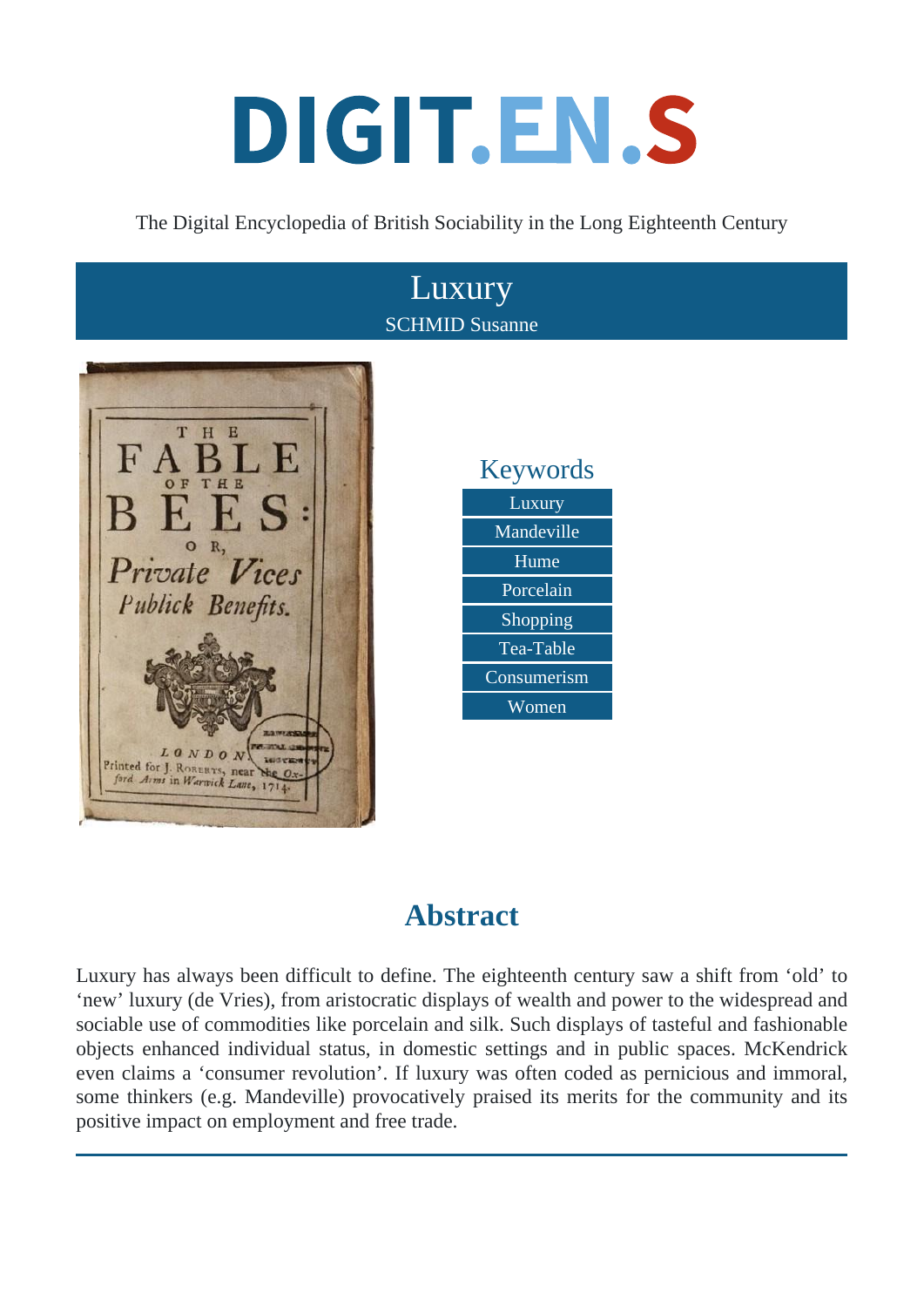The rise of consumer goods and consumerism made luxury a much-debated topic throughout the eighteenth century. By its very nature, luxury is always defined in relation to an audience and hence cannot be conceived of without interaction. Humans not only have the urge to indulge in it but also to display it as evidence of their status. While philosophers, historians, and literati, from Plato to Werner Sombart, have mused about luxury for over 2,000 years, its meanings have varied greatly, as have the judgements passed Omet such fundamental shift in meaning has been described by Jan de Vries, who has argued that in a premoder society an 'Old Luxury' prevailed, functioning as 'a prerogative of the privileged classes of rulers, warriors, churchmen and landowners the displayed items associated with 'surplus resources' and 'high culture' to cement their elite status and underline their authority. Thus, the display of luxurious items was also a display of political and / or military power. In contrast, 'New Luxury', which became increasingly visible in Britain around the onset of the eighteenth century, was enjoyed by far larger groups in a commercial and urban society (de Vries 43). In the course of the century, 'new' luxury items (porcelain, metalware, glass, printed cotton) became available to evermore citizens. Luxury goods were no longer only displayed by an elite but also by members of the middle class, even working people, in sociable contexts, for instance at the tea-table (china) and dances (dress), likewise in public leisure space<sup>3</sup>. Eighteenth-century Britain saw an ongoing luxury debate, which occurred during a period when consumerism and the availability of consumer goods were rapidly growing.

#### Philosophy

Among the advocates and opponents of luxury, two philosophers stand out: Bernard Mandeville and David Hume, who both link luxury to community and human interaction. Many British readers had obtained initial awareness of the luxury debates through classical Greek and Roman literatule. Especially, tales of the rise to power and wealth of Rome and its ultimate fall contained critique of excess and riches. If Tacitus claimed that the 'virtus' – the virtue – of the Roman Republic had, at some stage, given way to a luxury that became damaging to individual and state, Seneca and Cicero as well as the satirist Juvenal, all known to eighteenth-century readers, were wary of it too. In the eighteenth century, Mandeville's famous Fable of the Bees (714) took a provocatively different stance. His bees (who symbolize humans) are living 'in Luxury and Easebut as they become too virtuous, the community collapses. Indulging in self-interest, pride, vanity, and luxury, he suggests, provides employment and aids trade. Thus, luxury, the 'private vice' is also a 'publick benefit'.6 Hume, too, defends luxury and links it to commerce, albeit in a less provocative manner. His essay 'Of Refinement in the Arts' (1752) distinguishes between an 'innocent' and 'blameable' luxury; but mostly it emphasizes the advantages of luxury: economic expansion, prosperity, and refinement, both in 'private' and in 'public life'andeville and Hume both connect the luxury debate to economic growth, wider societal issues and human interaction, and they argue in favour of the production and consumption of luxurious commodities. In addition, Hume emphasizes the fact that the refinement created by a responsible use of luxury leads to sociability: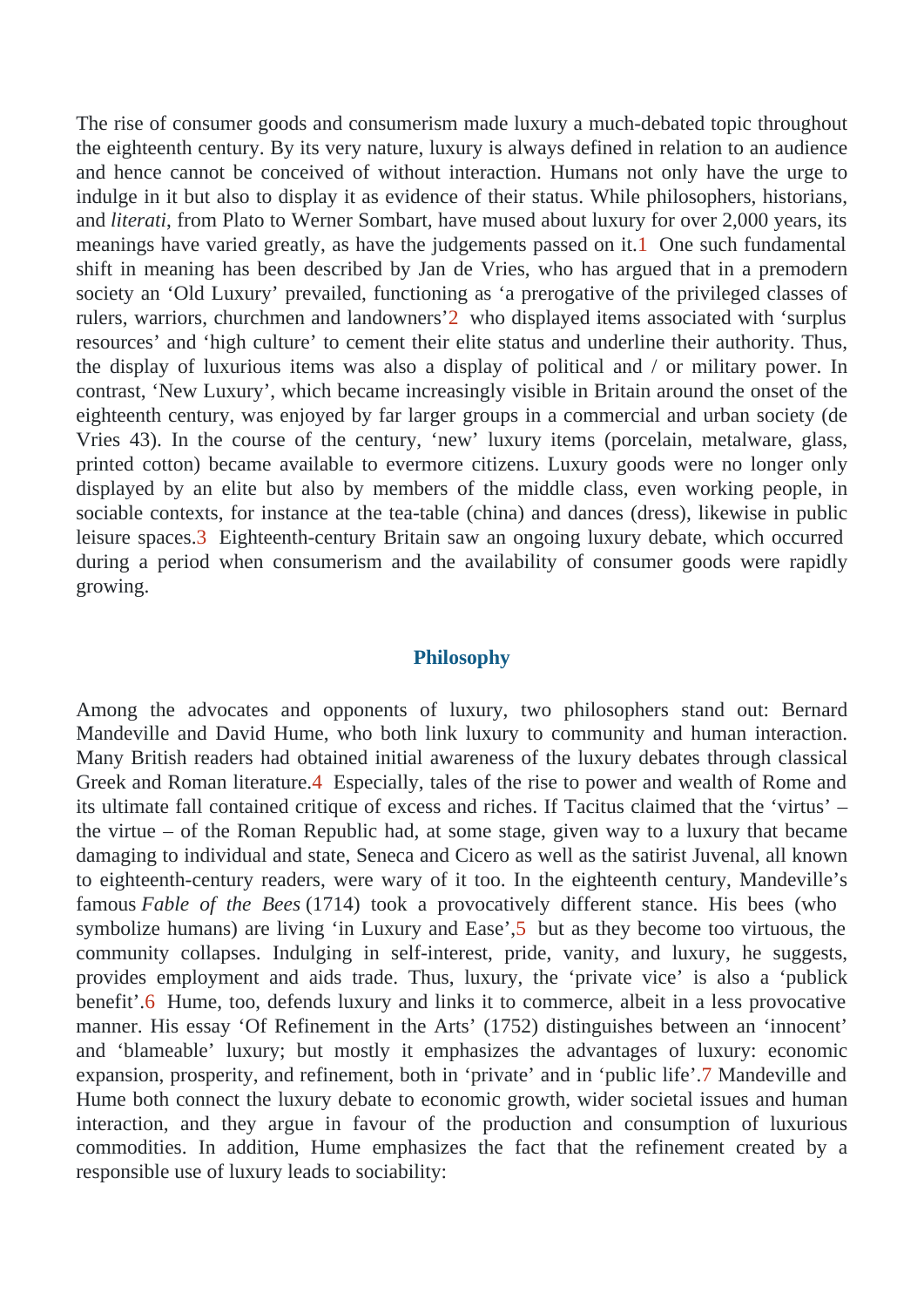The more these refined arts advance, the more sociable men beconiset possible, that, when enriched with science, and possessed of a fund of conversation, they should be contented to remain in solitude, or live with their fellow-citizens in that distant manner, which is peculiar to ignorant and barbarous nations. They flock into cities; love to receive and communicate knowledge; to show their wit or their breeding; their taste in conversation or living, in clothes or furniture. (Hume 107)

Urban culture, taste, politeness, conversation, all rely on the refinement created by luxury. Thus, shopping for luxury goods such as silk and porcelain, the display of glassware at home, or the use of an equipage would be the beneficial effects of luxury.

#### Luxury Items

What were these new desirable consumer goods? Through which paths did they become available? And how did they circulate? Luxury products often arrived as novelties from other countries or far-away continents. In the sixteenth and seventeenth centuries, porcelain, textiles, and small furniture were imported from Asia by the British, French, and Dutch. Due to their popularity, these items were later imitated, adapted, and manufactured in Europe (Berg 24). Many new consumer items were conveniences that served to make everyday life pleasurable, ranging from textiles (silk, calico) and metalware (watches, buckles, cutlery) to equipages and expensive furniture. They were used for personal adornment (silks, textiles), domestic decoration (glass ware, porcelain), and personal comfort. Initially, some such items were expensive, difficult to obtain, and only available to a small elite. Chinaware from Asia for example was a collector's item in the early eighteenth century but a widely popular consumer good by the end of the century, when it was produced in Europe (Berg 150). Neil McKendrick has argued that, in the third quarter of the century, a 'consumer revolution' occurred<sup>8</sup> yet it can be contended that the process was more of a gradual nature.

The new luxury was exhibited in domestic spaces and in public spaces of leisure. Since domestic spaces were the stage where costly items for example furniture, paintings and tableware, were displayed as symbols of taste and of belonging to the genteel circles, sociability played an important part (Berg 39). Documenting taste and social status, many luxury items, such as the china on an eighteenth-century tea-table, were represented for visiting friends and neighbours. One luxurious innovation of the later eighteenth century, popular among well-to-do families, was the establishing of a library in the house which would be filled with books. These might not necessarily be read but would confer status on the home, while the room would be used for socializing. Not to her advantage, Charlotte Lennox's heroine Arabella begins to absorb the contents of such a collection:

> From her earliest Youth she had discovered a Fondness for Reading, which extremely delighted the Marquis; he permitted her therefore the Use of his Library, in which, unfortunately for her, were great Store of Romances, and,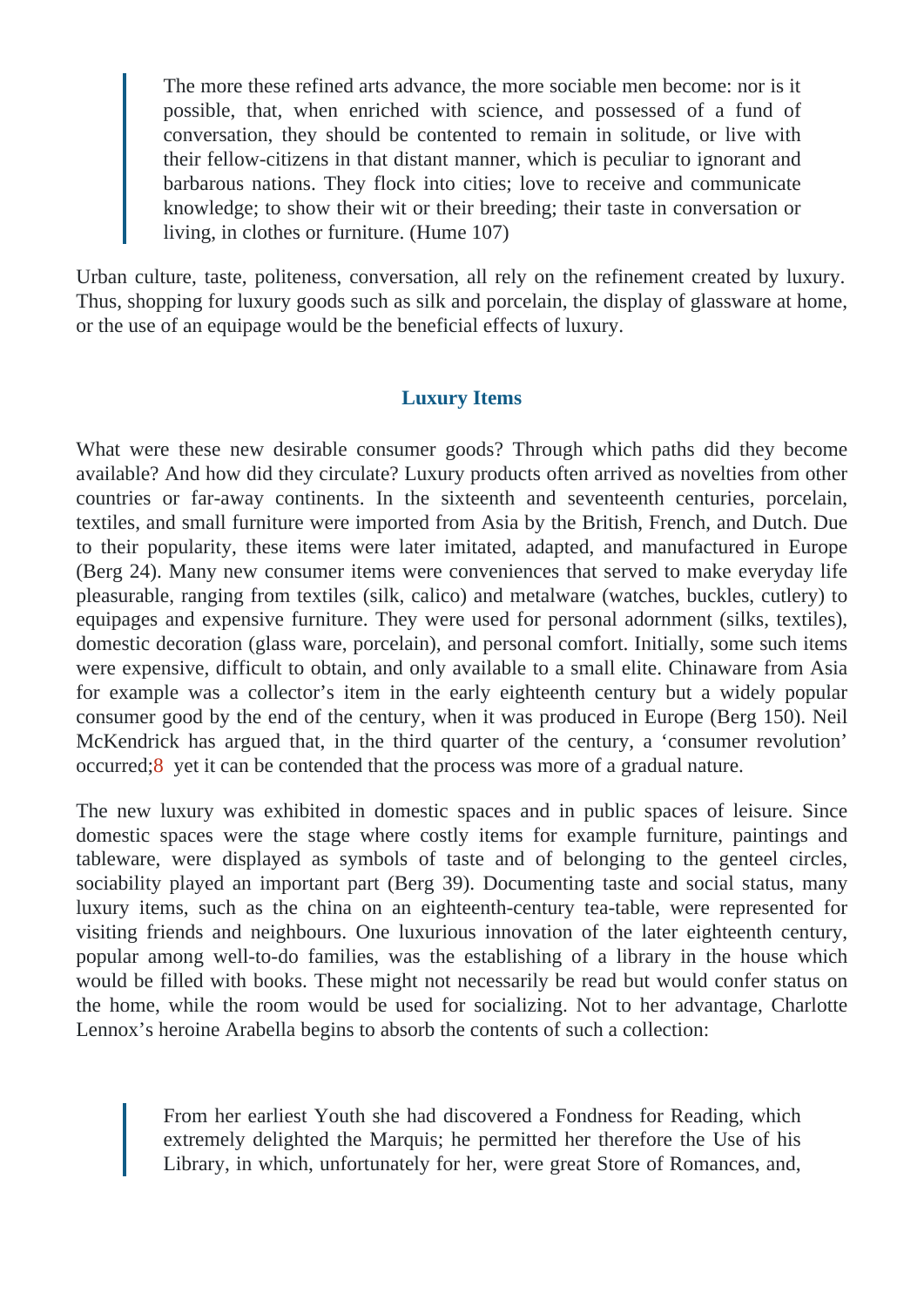what was still more unfortunate, not in the original nch, but very bad Translation<sup>9</sup>

Arabella has obviously misunderstood the meaning of this library, which does not aim to educate but is more of a status symbol.

The expanding market for paintings and engravings is another indicator for the rise of 'new' luxuries. If before 1700, paintings were effectively owned by royalty and the aristocracy, a London-based art market with international connections made such works of art more widely available and affordable. By the end of the eighteenth century, paintings decorated the interiors of prosperous middle-class homes, functioning both as selfrepresentation (e.g. portraits) and as displays of taste (e.g. landscapes). Auctions, showrooms, and exhibitions such as a show of at least 50 paintings at Vauxhall Garden in the 1730s provided opportunities not only for the acquisition of art but also for musing about it together<sup>10</sup>

This development went hand in hand with the fashion, or craze, for engraving sound 1700, only select connoisseurs like the Duke of Devonshire held collections of luxury engravings, an increasing number of enthusiasts sought to buy them in later decades Engravings, often representing artwork, especially portraits, and natural history, were collected in folios and were to be shown to other connoisseurs. As the production grew, engravings were also made to be hung up on the walls of middle-class houses. Thus are became more widely available. William Hogarth's highly popular moral seriesake's Progress, painted in 1734 and followed by engravings in 1735, is one example of a highly successful set of images.

Among the public spaces where the new commodity items were staged were shops and shopping streets, theatres, pleasure gardens, all of them spaces where people often went groups. For example, joint urban shopping trips undertaken for the acquisition of luxuries were often sociable.

#### Luxury, Women, and the Lower Classes

The fundamental changes in consumer behaviour were accompanied by long-lasting debate about the pernicious vs. positive effects of 'luxury' on individuals, families, trade, and the economy, both in literary texts and in periodicals. Certain clichés recur: since antiquity, opponents of luxury had upheld that luxury made men effeminate, while also emphasizing women's propensity to luxury. Thus, in the context of the eighteenth-century luxury debate, stereotypes of class and gender evolved, especially when the spread of luxurious items ha reached the lower middle class. A letter to the editor in Guernal is Magazin (4773) describes an invitation to a grocer's house and a visit to a public entertainment with the grocer's family, who are living above their station: 'I found his wife and three daughters were dressed out in the most genteel and fashionable manner, and at a considerable expence [. She was determined that none of the other shopkeepers [sic] wives and daughters shoul excel her' and 'to that purpose had consulted a great milliner at Westmin Stenhichterwriter finds the women so full of 'pride and vanity', so keen on spending lavishly, that he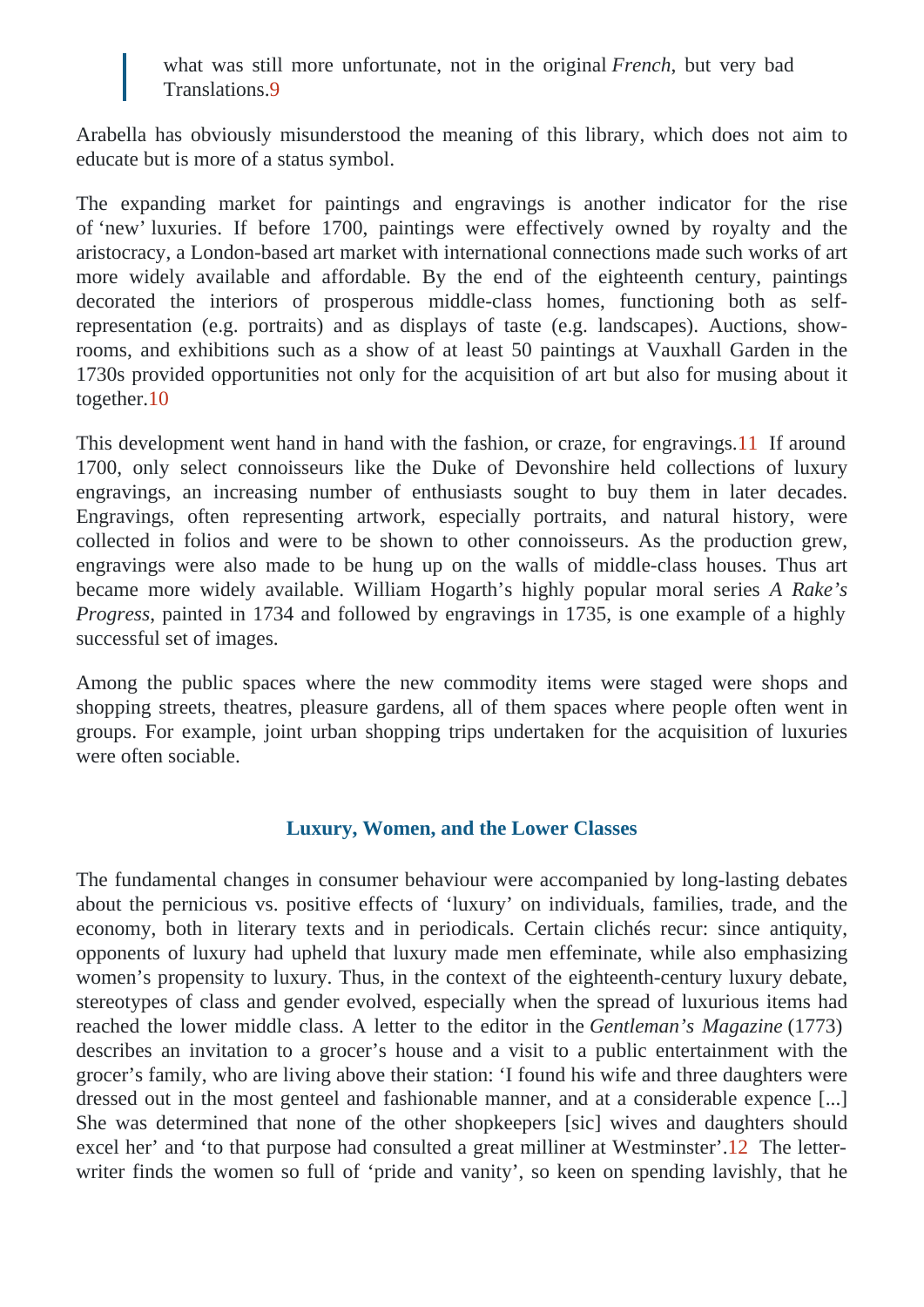quits his original plan of proposing to one of them. Especially in the mid- and later eighteenth century, part of the luxury debate took place in journals, where the invasion of new manners, goods, and spending habits particularly among women and among tradesmen was seen with regret. Another cautionary tale in the ekly Entertainen arrates a story about the linendraper and grocer, Mr. Huckaback, who had turned his 'warehouse into what he called a saloon',13 adorned by paintings, and [wa]s brimming with the desire to appear 'genteel'. Mr. Huckaback's ambitions, love of luxury, and desire to socialize in a fashion well above his position, annoy the observer and author of the piroup, after a sumptuous dinner, express his belief that such excesses could only lead to ruin.

The eighteenth-century luxury debate was multi-faceted. Even those who loved the new commodities, were keen to criticize others for overspending or misunderstanding the principles of taste. In the early and mid-nineteenth century, industrial production created a huge increase in the number of consumer goods that circulated.

1. See Peter McNeil and Giorgio Riello, Luxury: A Rich History (Oxford: Oxford University Press, 2016).

2. Jan de Vries, 'Luxury in the Dutch Golden Age in Theory and Practice', in Maxine Berg and Elizabeth Eger (ed.) Luxury in the Eighteenth Century: Debates, Desires and Delectable Goods (Basingstoke: Palgrave Macmillan, 2003), p. 41.

3. Maxine Berg, Luxury and Pleasure in Eighteenth-Century Britain [2005] (Oxford: Oxford University Press, 2007), p. 28-31.

4. John Sekora, Luxury: The Concept in Western Thought, Eden to Smollett (Baltimore: Johns Hopkins University Press, 1977), p. 23-38.

5. Bernard Mandeville, The Fable of the Bees: or, Private Vices, Publick Benefits, 2nd ed. (London, 1723), p. 1.

6. Christopher J. Berry, The Idea of Luxury: A conceptual and historical investigation (Cambridge: Cambridge University Press, 1994), p. 126-134; Berg, p. 22, p. 32.

7. David Hume, 'Of Refinement in the Arts', in Knud Haakonssen (ed.), Political Essays (Cambridge: Cambridge University Press, 1994), p. 106.

8. Neil McKendrick, 'The Consumer Revolution of Eighteenth-Century England', in John Brewer and J. H. Plumb (ed.), The Birth of a Consumer Society: The Commercialization of Eighteenth-Century England (Bloomington: Indiana University Press, 1982), p. 9.

9. Charlotte Lennox, The Female Quixote, ed. Margaret Dalziel (London: Oxford University Press, 1970), p. 7.

10. Thomas M. Bayer and John R. Page, The Development of the Art Market in England (London: Routledge, 2016), p. 54.

11. Stana Nenadic, 'Print Collecting and Popular Culture in Eighteenth-Century Scotland', History (vol. 82, no. 266, April 1997) p. 203-207.

12. J. N., 'Modern Taste of Tradesmens Daughters, exploded', The Gentleman's Magazine (January 1773), p. 15-16.

13. Viator, 'Modern Manners', The Weekly Entertainer (16 March 1789), p. 249.

## Cite this article

SCHMID Susanne, "Luxury", The Digital Encyclopedia of British Sociability in the Long Eighteenth Centur [online], ISSN 2803-2845, Accessed on 07/07/2022, URL: https://www.digitens.org/en/notices/luxury.html